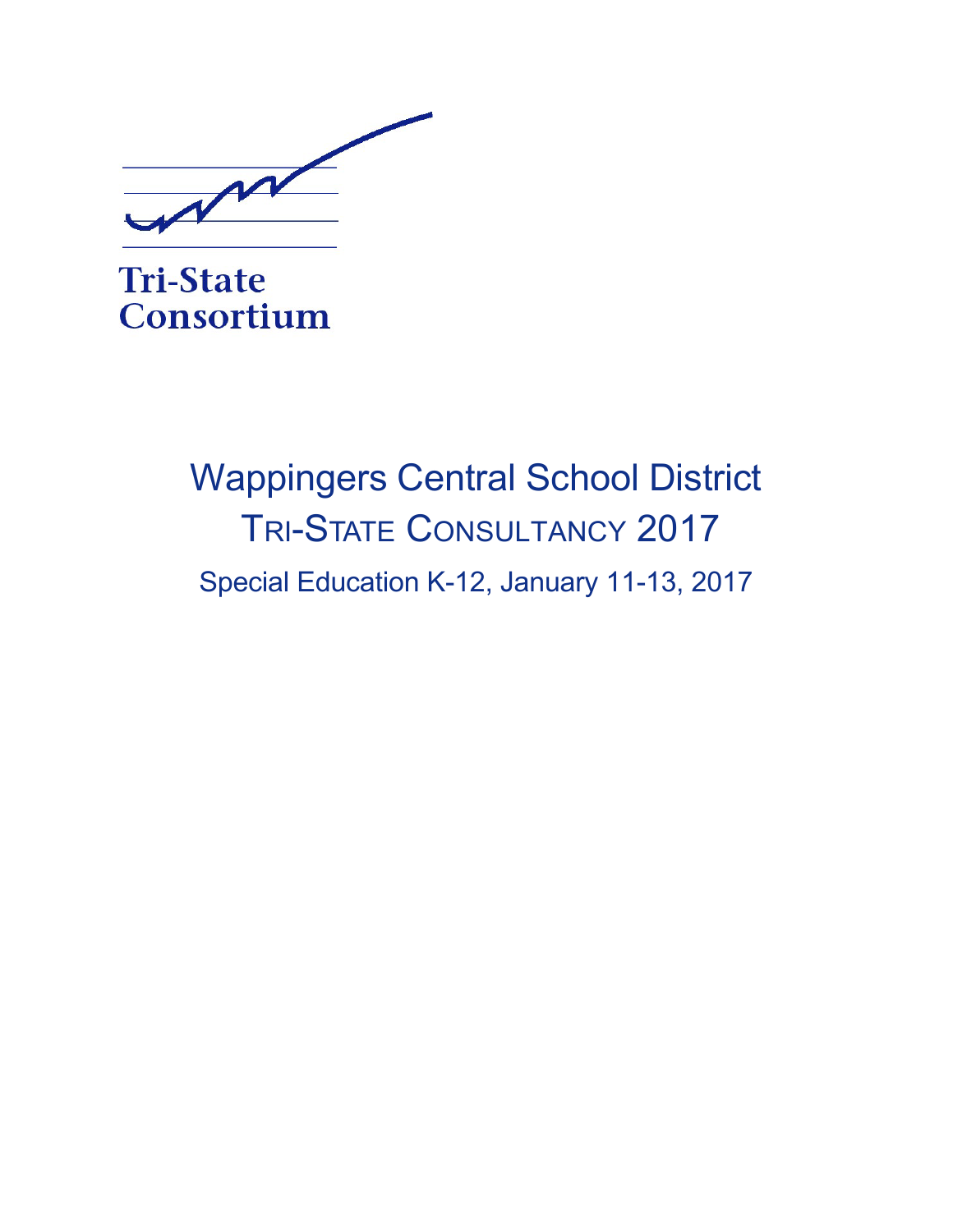# **Table of Contents**

| <b>District Visit Personnel and Information</b>                    |  |
|--------------------------------------------------------------------|--|
| <b>Executive Summary</b>                                           |  |
| <b>Essential Questions &amp; Commendations and Recommendations</b> |  |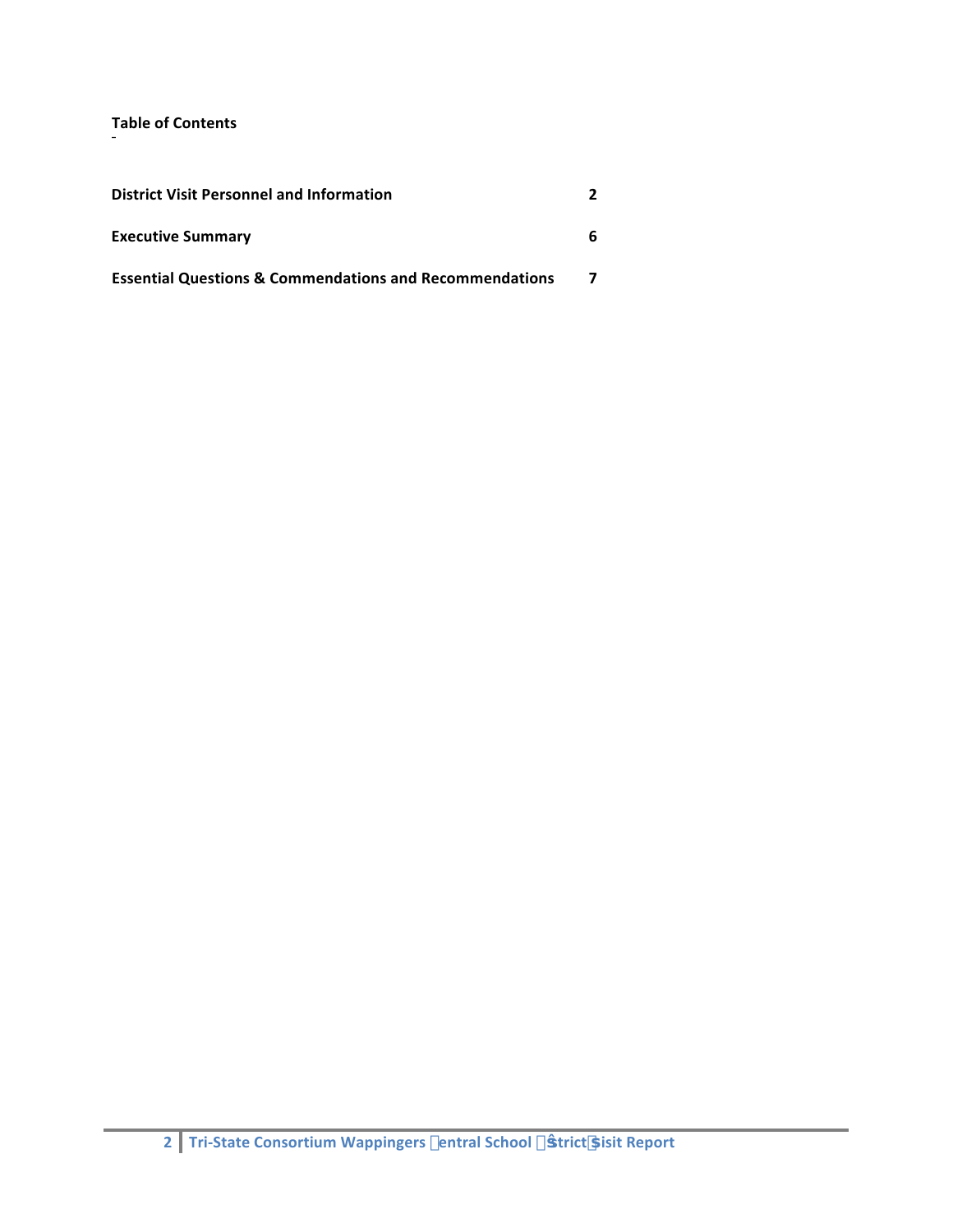

# **Tri-State** Consortium

# Wappingers Central School District TRI-STATE CONSULTANCY 2017

# Special Education K-12, January 11-13, 2017

| Vicki Graboski, Co-Leader                                                                                                                                                                                                      | Ari Rothman, Co-Leader                                                                                                                                                                  |
|--------------------------------------------------------------------------------------------------------------------------------------------------------------------------------------------------------------------------------|-----------------------------------------------------------------------------------------------------------------------------------------------------------------------------------------|
| Teacher, SPED                                                                                                                                                                                                                  | <b>Assistant Principal</b>                                                                                                                                                              |
| <b>Bedford</b>                                                                                                                                                                                                                 | New Canaan                                                                                                                                                                              |
| Fox Lane High School                                                                                                                                                                                                           | New Canaan High School                                                                                                                                                                  |
| Route 172, Bedford, NY 10506                                                                                                                                                                                                   | 11 Farm Road, New Canaan, CT 06840                                                                                                                                                      |
| 914-241-6000 Ext: 6521                                                                                                                                                                                                         | 203-594-4683                                                                                                                                                                            |
| vgraboski0449@bcsdny.org                                                                                                                                                                                                       | ari.rothman@ncpsk-12.org                                                                                                                                                                |
| <b>Adam VanDerStuyf, Co-Leader</b>                                                                                                                                                                                             | <b>Kristina Schlote</b>                                                                                                                                                                 |
| Director, PPS                                                                                                                                                                                                                  | Director, Special Education                                                                                                                                                             |
| North Salem                                                                                                                                                                                                                    | <b>Rye Neck Public Schools</b>                                                                                                                                                          |
| North Salem Central School District                                                                                                                                                                                            | 310 Hornridge Road                                                                                                                                                                      |
| 230 June Road, North Salem, NY 10560                                                                                                                                                                                           | Mamaroneck, NY 10543                                                                                                                                                                    |
| 914-669-5414 Ext. 1016                                                                                                                                                                                                         | 914-777-5200                                                                                                                                                                            |
| avanderstuyf@northsalemschools.org                                                                                                                                                                                             | kscholte@ryeneck.org                                                                                                                                                                    |
| <b>Maureen Brown Warren</b><br>Speech/Language Specialist<br><b>Bedford</b><br><b>Mount Kisco Elementary School</b><br>47 West Hyatt Avenue, Mount Kisco, NY<br>10549<br>914-241-6000 Ext: 5675<br>mbrownwarren0117@bcsdny.org | <b>Joyce Long</b><br>Director, PPS<br><b>Brewster</b><br><b>Brewster Central School District</b><br>50 Foggintown Road, Brewster, NY 10509<br>845-278-8570<br>jlong@brewsterschools.org |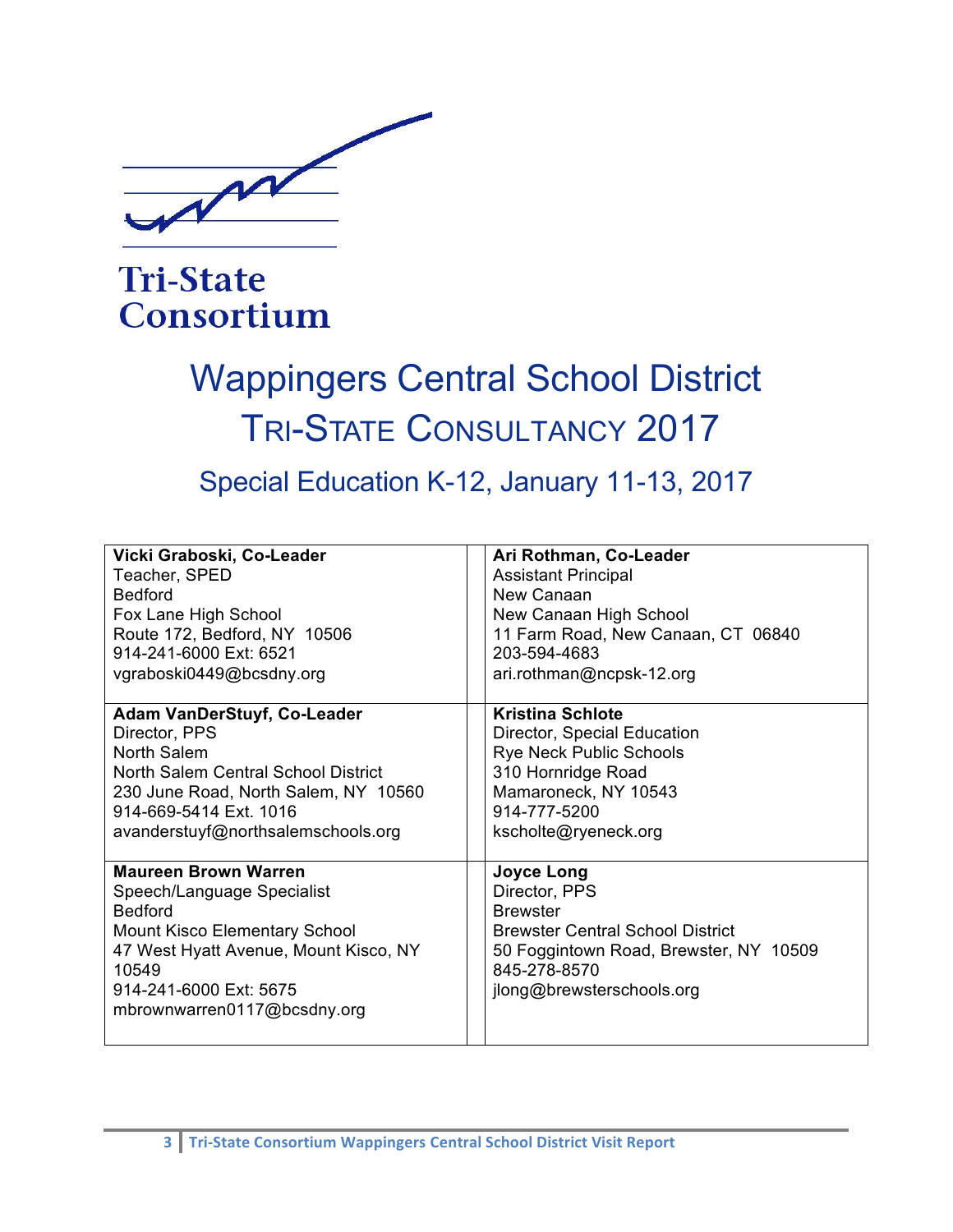| Kerri Bianchi                                                                                                                                                        | <b>Karen Gatto</b>                            |
|----------------------------------------------------------------------------------------------------------------------------------------------------------------------|-----------------------------------------------|
| <b>Assistant Principal</b>                                                                                                                                           | Director, SPED                                |
| Croton-Harmon                                                                                                                                                        | Croton-Harmon                                 |
| Carrie E. Tompkins                                                                                                                                                   | <b>Croton-Harmon School District</b>          |
| 8 Gerstein St., Croton-on- Hudson, NY                                                                                                                                | 10 Gerstein Street, Croton-on-Hudson, NY      |
| 10520                                                                                                                                                                | 10520                                         |
| 914 271 5184                                                                                                                                                         | 914-271-6675                                  |
| kerri.bianchi@chufsd.org                                                                                                                                             | karen.gatto@chufsd.org                        |
| <b>Noreen Urso</b>                                                                                                                                                   | <b>Laura Sullivan</b>                         |
| Asst. Supt., PPS                                                                                                                                                     | Director, SPED                                |
| Eastchester                                                                                                                                                          | Hastings                                      |
| <b>Eastchester Union Free School District</b>                                                                                                                        | Hastings-on-Hudson Union Free School District |
| 580 White Plains Road, Eastchester, NY                                                                                                                               | 27 Farragut Avenue                            |
| 10709                                                                                                                                                                | Hastings-on-Hudson, NY 10706                  |
| 914-793-6130 Ext. 4239                                                                                                                                               | 914-478-6265                                  |
| nurso@eastchester.k12.ny.us                                                                                                                                          | sullivanl@hohschools.org                      |
| <b>Tatiana Memoli</b>                                                                                                                                                | <b>Eileen Cagner</b>                          |
| Director, SPED                                                                                                                                                       | Dept. Chair, SPED                             |
| Port Chester                                                                                                                                                         | Scarsdale                                     |
| Port Chester Public Schools                                                                                                                                          | Scarsdale High School                         |
| 113 Bowman Avenue, Rye Brook, NY 10573                                                                                                                               | 1057 Post Road, Scarsdale, NY 10583           |
| 914-934-7925                                                                                                                                                         | 914-721-2457                                  |
| tremoli@pcschools.lhric.org                                                                                                                                          | ecagner@scarsdaleschools.org                  |
| <b>Karin Coons</b>                                                                                                                                                   | <b>Eric Rauschenbach</b>                      |
| High school Resource Teacher                                                                                                                                         | Director, SPED                                |
| <b>Bronxville Public Schools</b>                                                                                                                                     | Scarsdale                                     |
| 177 Pondfield Road                                                                                                                                                   | <b>Scarsdale Public Schools</b>               |
| Bronxville, NY 1070008                                                                                                                                               | 2 Brewster Road, Scarsdale, NY 10583          |
| 914-395-0500                                                                                                                                                         | 914-721-2400                                  |
| kcoons@bronxvilleschool.org                                                                                                                                          | erauschenbach@scarsdaleschools.org            |
| <b>Pauline Smith</b><br>Director, PPS<br>Trumbull<br><b>Trumbull Public Schools</b><br>6254 Main Street, Trumbull, CT 06611<br>203-452-4352<br>smithp@trumbullps.org |                                               |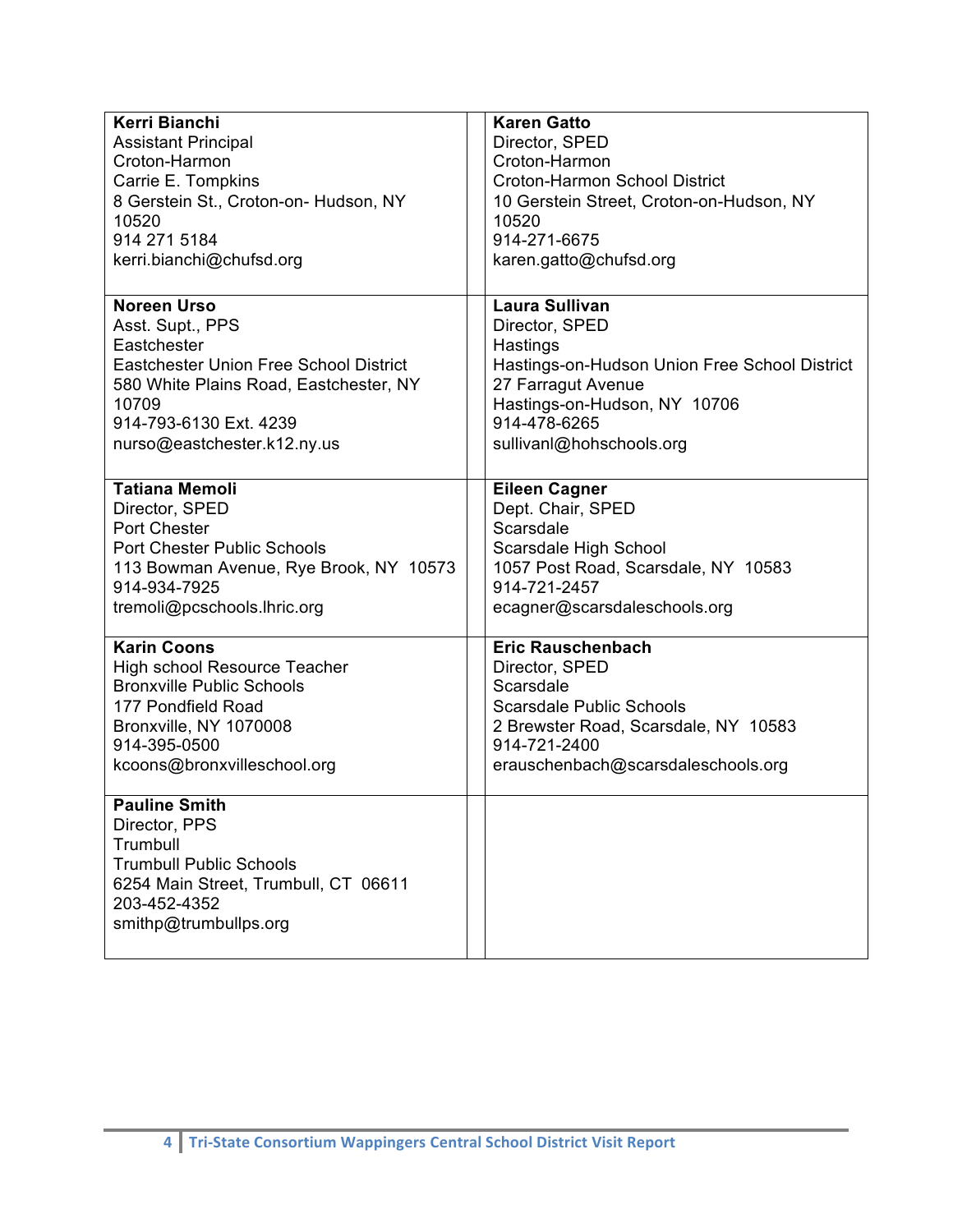#### **TRI-STATE LIAISONS:**

**Kathleen Reilly**<br>Director of Training Tri-State Consortium 203-762-2004 kathleenreillyct@gmail.com

#### **Martin G. Brooks**

**Executive Director Tri-State Consortium** 631-478-9954 mgbrooks@optonline.net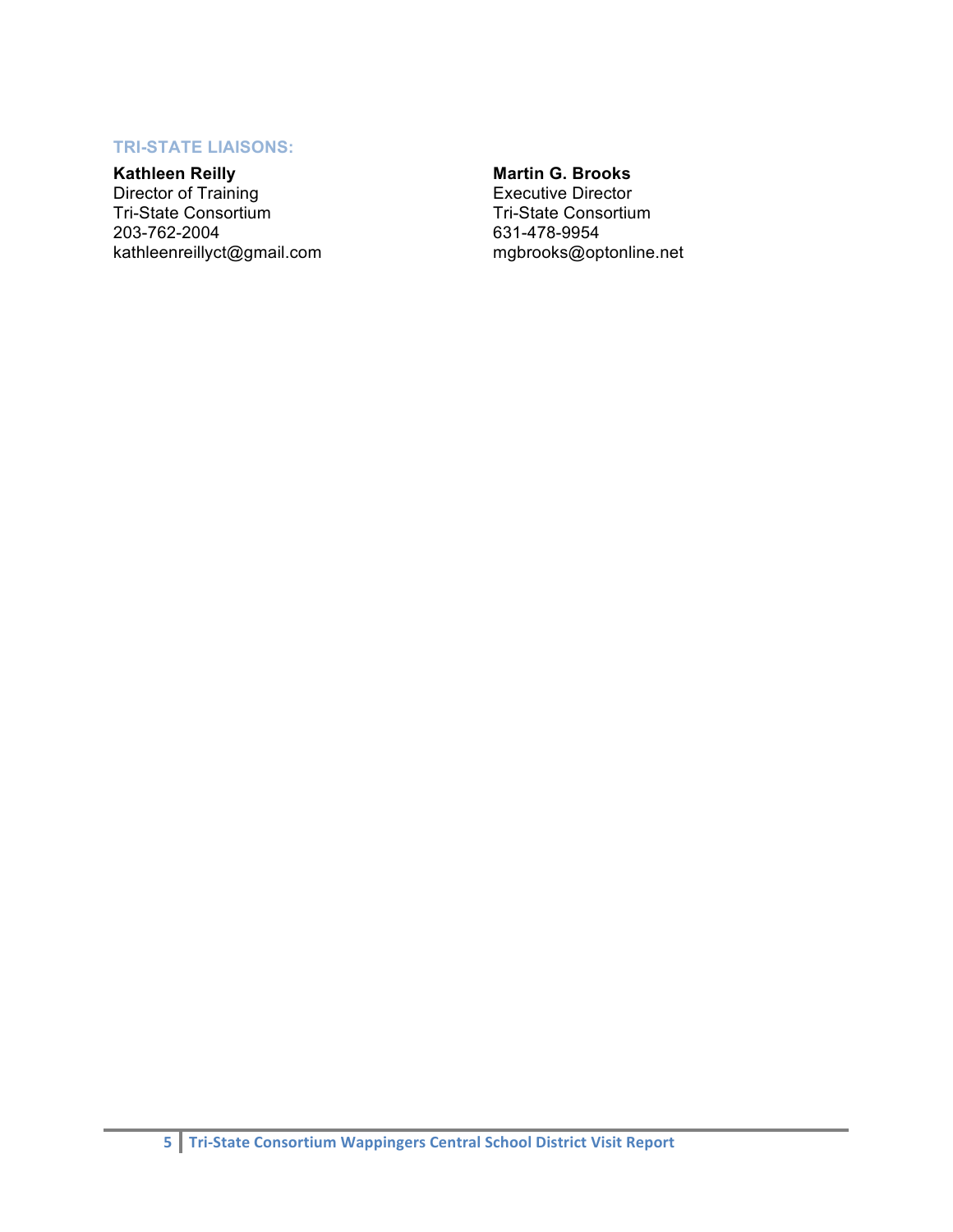"The mission of the Wappingers Central School District is to empower all of our students with the competencies and confidence to challenge themselves, to pursue their passions, and to realize their potential while growing as responsible members of their community."

# **Executive Summary**

The Wappingers Central School District (WCSD) invited a team of critical friends from the Tri-State Consortium, a learning organization comprised of 47 school districts in New York, New Jersey, and Connecticut, to examine the district's use of the integrated co-teaching (ICT) model in providing Special Education services for students with disabilities. The Wappingers Central School District is a longstanding and valued member of the Tri State Consortium (2000), and our mission statement describes, "...a dynamic learning organization devoted to assisting its member districts in using student performance data to develop a rigorous framework for systemic planning, assessment, and continuous improvement. " As the Consortium moves through its third decade, our core beliefs remain focused on authentic and interdisciplinary teaching and learning and purposeful assessment practices that are directly linked to optimal student performance.

The Tri-State Consortium visit team consisted of special education teachers, special education directors, assistant superintendents, and school administrators from several member districts. The team spent three days in the WCSD, January 11 through January 13, 2017. During those three days the team examined documentary evidence prepared by the district, and conducted interviews with faculty, staff, parents, students and Board of Education members.

Prior to our arrival, the district's Tri-State Steering committee collaborated to develop the following Essential Questions for the team to consider:

- 1. To what extent are the initial referral process and practices consistent across the district where the recommended program service is ICT?
- 2. To what extent is the current process for recommending ICT by subject area understood, consistent and monitored at the High School level?
- 3. To what extent is the education of special education students viewed as a shared responsibility across all buildings?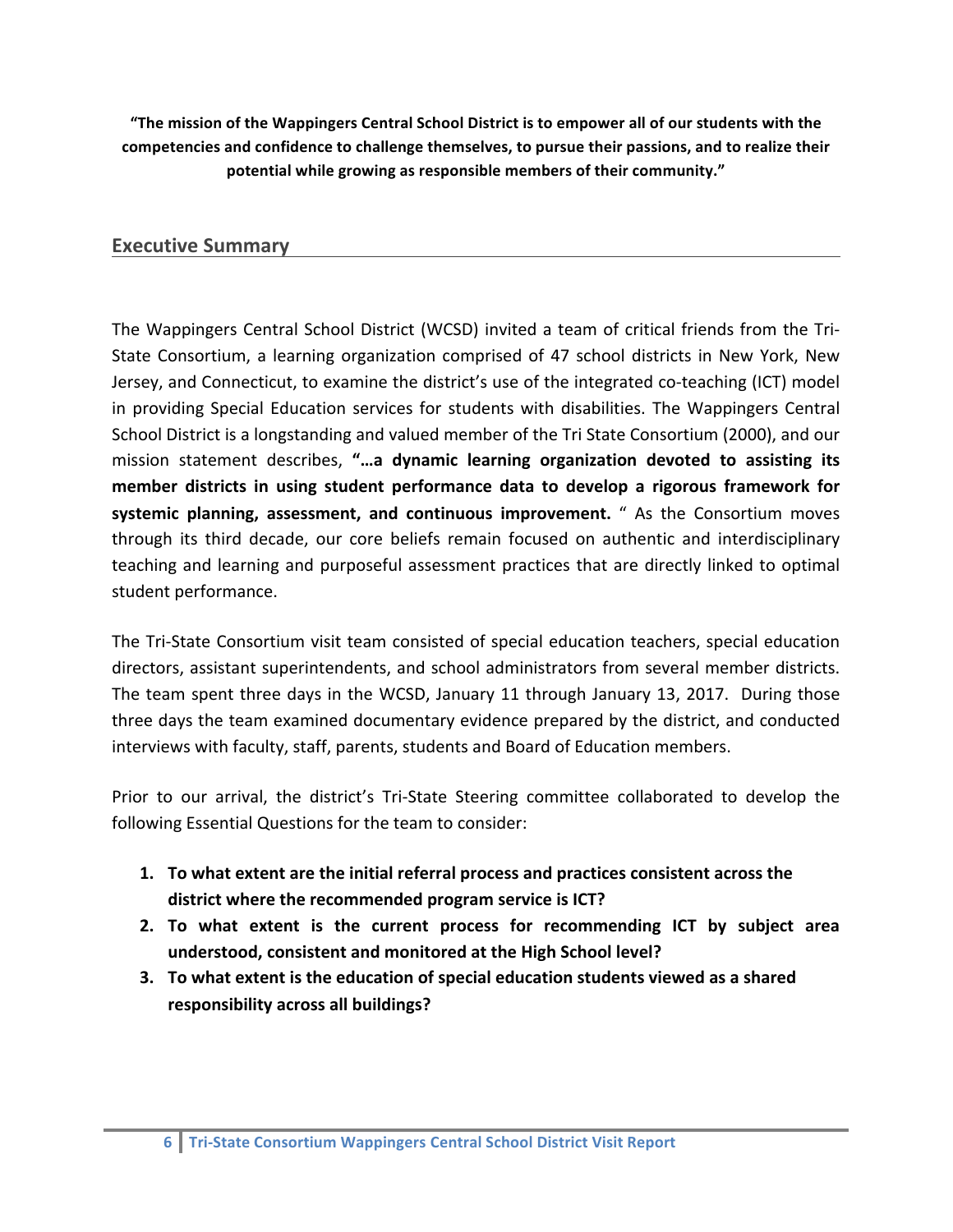### **Findings and Impressions**

Superintendent of Schools, Jose Carrion, and members of the leadership team, welcomed the Tri-State team on the first day of the visit and were available to answer questions and clarify evidence during our entire time in the district. Following up on a shorter Tri-State visit during the 2015-2016 school year, WCSD asked the visiting team members to consider the three essential questions, which are answered separately and inclusively within this report, along with providing additional questions and thoughts for WCSD to consider.

It is important to note that (1) our overall impression of WCSD's ICT approach is quite positive especially considering the changes in leadership over the past few years, and (2) every student with whom the visiting team met spoke very highly of their experiences within the ICT model. The responses to these questions follow, and they are meant to assist the Wappingers Central School District as it moves forward with the ICT model.

# **Essential Question #1:**

# To what extent are the initial referral process and practices consistent across the district where the recommended program service is ICT?

Over the past number of years, there has been much turnover of special education administrators, and this has caused great inconsistency in practice and program implementation. The current assistant directors are well regarded and appear to function well as a team. As a result, initial referral processes and practices are more firmly in place across the WCSD than when we visited the district last year, with the highest level of common understanding and fidelity occurring at the elementary school level.

For the most part, the process is driven by the Response To Intervention model, grades K-12. Although the RTI process is considered lengthy and labor intensive by some, the result is that students receive required and needed services and are monitored, and decisions are made regarding placement in Tier II and III services and programs. The agreed upon differences between Tier II and Tier III support are frequency of service and group size. All ten elementary schools understand these criteria. However, it is quite challenging to implement them consistently across all ten schools because of differences in school size, programs and staffing. This means that it is possible for students with similar profiles in different schools to have different RTI experiences leading up to the decision about whether or not to refer them to the Committee on Special Education. Thus, the common criteria, and the common understanding of them, do not necessarily lead to consistency of implementation as students move through the Tiers in different schools.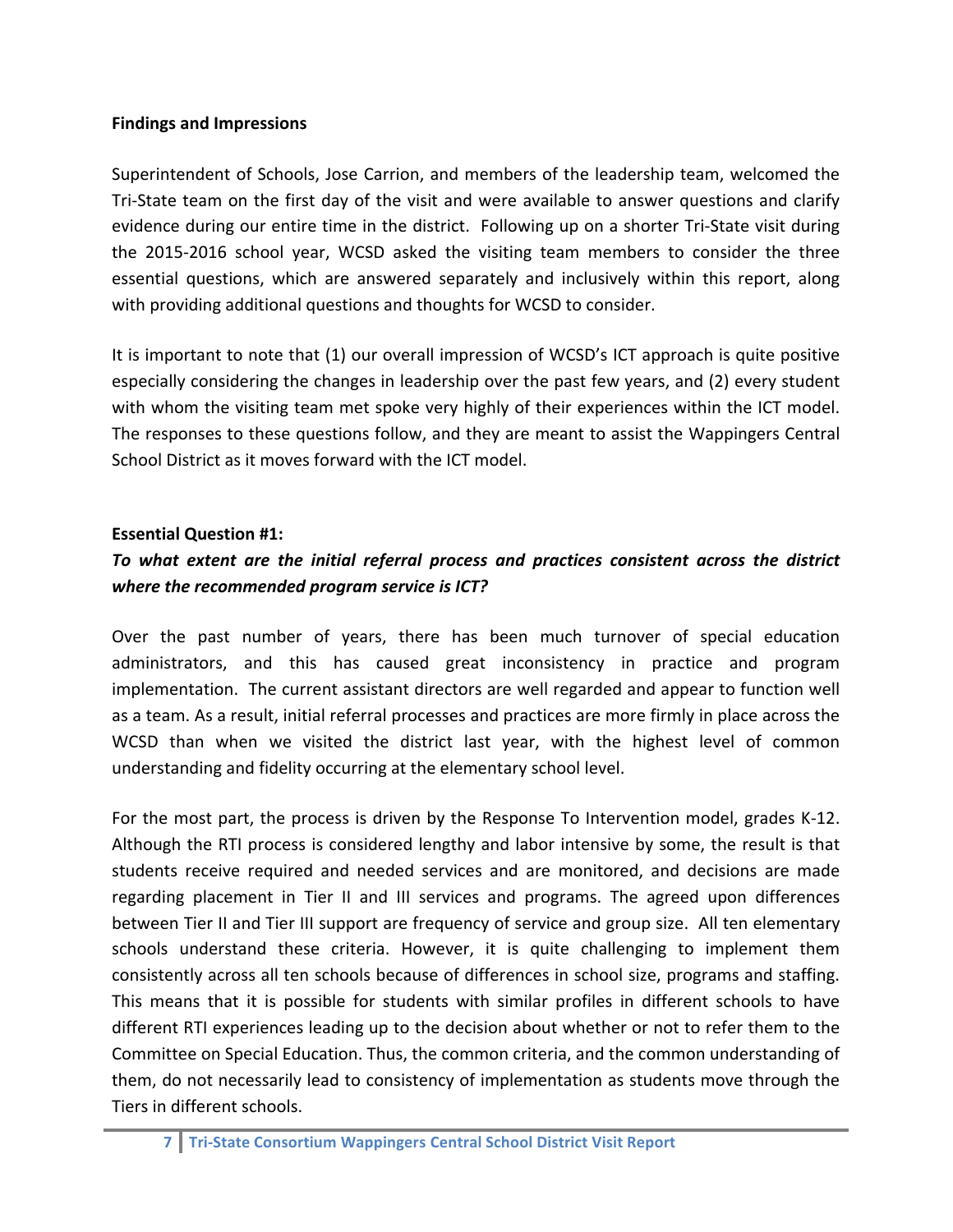While providing RTI support, regardless of frequency or group size, the monitoring process appears to consistently include three to four, ten-week cycles of specific interventions. At the conclusion of those cycles, if the interventions have been successful, the RTI team will recommend a continuation of interventions. Otherwise, the data are given to an Assistant Director of Special Education for further review. At this point the process becomes less consistent. Once a student's progress monitoring records are reviewed by an Assistant Director, recommendations are often made for additional RTI services, rather than referral to CSE. The process, clarity, and consistency of these decisions is uneven and the visit team suggests the district review and refine the current approach to ensure deeper understanding by the building level administration and staff.

When a student is referred to the CSE and becomes classified, further inconsistencies may result. For example, students are often placed in part or full time ICT programs, depending on the availability of the program in a given school, rather than in programs that most accurately reflect their needs. Therefore, even when consistency in the referral process occurs, students with similar profiles may be placed in very different programs depending on what is currently available in a particular school building. In addition, at times, CSE services may be less intensive than the RTI services that the student had been receiving (for example, we saw instances of Tier III students receiving more intensive services than students in a resource room setting). As a result, some staff expressed reluctance to refer a student to CSE in order to avoid a decrease in services. To further complicate the process, recommendations may be made for students to transfer to another building within the school district in order to access special education services that are not available in the home school of record. Parents are often reluctant to have their child transferred from their home school, and might refuse the recommended special education services, or they may insist that all children in their family attend the alternate school. These logistical issues cause significant challenges for the district as well as for students and families, and result in highly variable practices.

Through discussions with staff, it became evident that placing students with significant behavioral needs in the Integrated Co-Teach classrooms sets the students and the classes up for many challenges. Thus, we think it could be helpful for the WCSD administrative team to consider where else on the continuum of services students with behavioral needs can be supported: e.g., perhaps in a general education setting with a strong BIP, aide, and/or Psychological/BCBA support?

Students at all levels expressed appreciation for the ICT model. They recognize the variance in instructional teams. For example, some teams consist of teachers who are enthusiastic about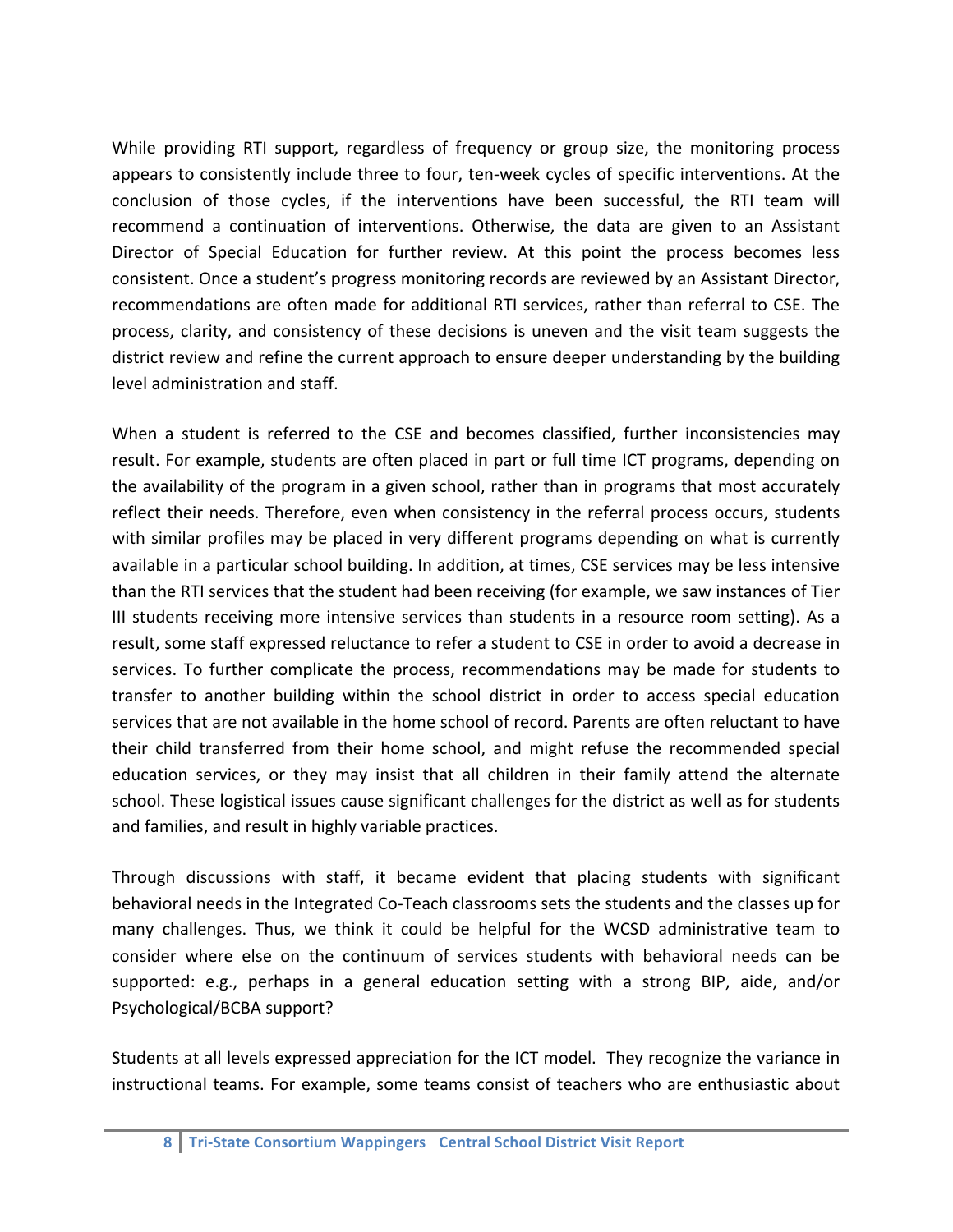this work and wish to collaborate, and other teams are comprised of teachers who are less enthusiastic and/or do not function as effectively.

We commend the district for hiring certified Teacher Assistants across the schools rather than teacher aides.

## **Recommendations for consideration:**

- There is a need for systematic (K-12) discussion on length of time/frequency for collection of RTI data in order to ensure consistent support for students.
- The WCSD leadership team should evaluate the current deployment of staff in terms of RTI needs and consider whether they have the necessary resources to consistently implement RTI strategies across the district.
- Special education teachers and teacher assistants are pulled from their daily work of providing support services to substitute for classroom teachers. This results in fragmented services for students. Adding a sufficient number of substitutes will help preserve the integrity of Tier II and III services.
- We recommend that the district evaluate the current configuration and placement of ICT programs across the district as compared to student need. For example, the creation of a 1-year Algebra ICT option would be beneficial to some higher performing students. We also suggest that the district align programs with student need so that transferring students to other buildings in order to access services will occur on a very limited basis, or ideally, not at all. Student need should drive recommendations, not availability of program.
- We think it could be helpful for the district to examine the continuum of special education services to include a variety of models. For example, our team thought of two possibilities for consideration:

### **Option 1**

-Resource Room -Full Time ICT :FLEX :Self:Contained

# **Option 2**

-Resource Room -Part Time ICT for K-2 (with additional support) -Full Time ICT for grades 3-6 :Self:Contained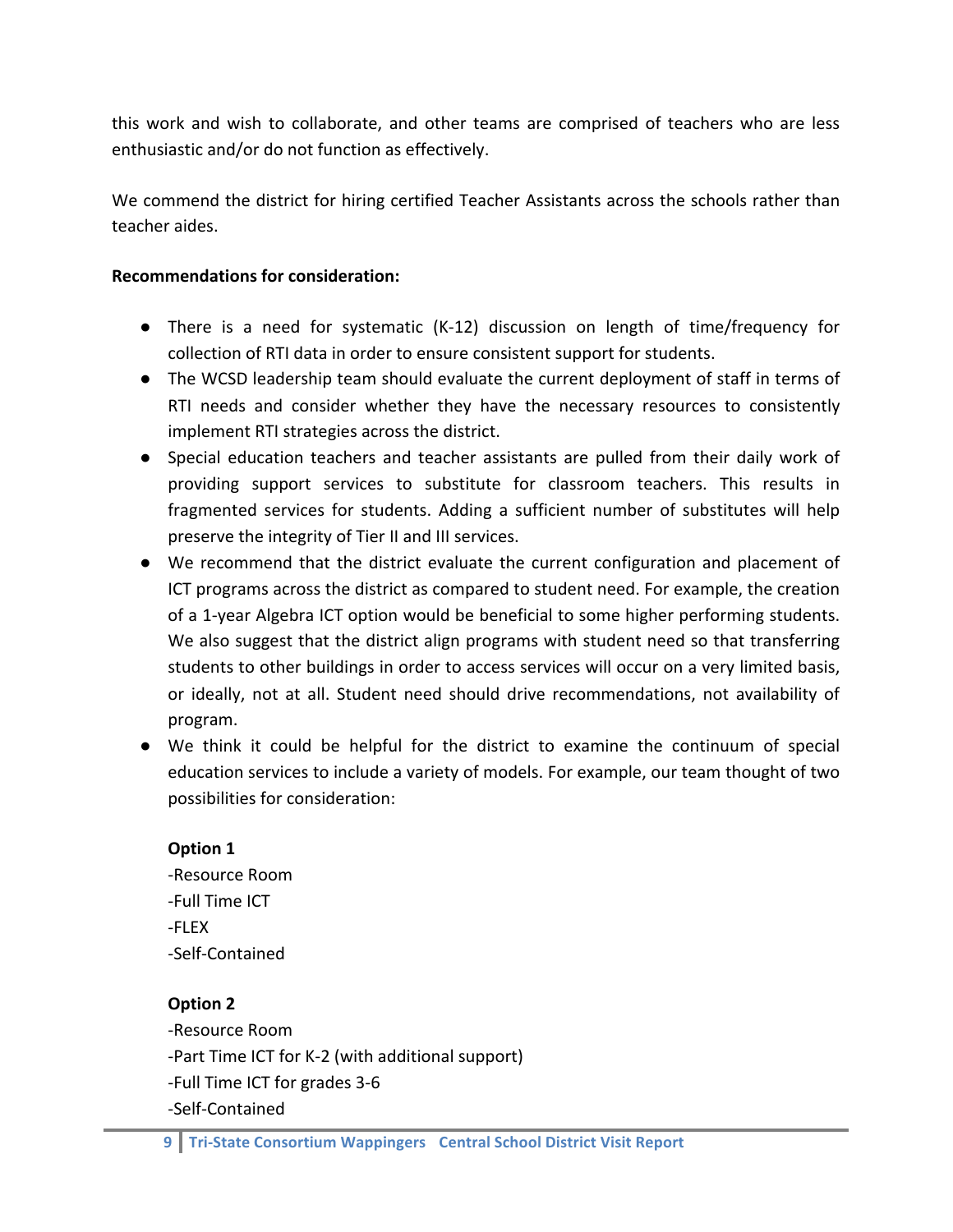- In considering students' placements, we think it could help to develop and share a common understanding of the profile of an ICT student, whether part-time or full-time, so that appropriate and consistent programming decisions can be made for each student.
- Not all staff and administrators define least restrictive environment in a common way. Thus we suggest the district develop and share a common understanding of the term Least Restrictive Environment so that appropriate and consistent programming decisions can be made for each student.
- To reiterate, we think it will be important for the district to plan for and implement a continuum of services for students with primarily behavioral deficits so behavioral issues do not impact the support intended for academically challenged students.
- Consistency of process is, to a large degree, dependent on consistency of leadership. We urge the district to engage the building principals in discussions about the above suggestions, and we also suggest that the district engage the Assistant Directors in these discussions.!!
- It is challenging for the assistant directors to be consistent in their approaches to placement of students because their decisions are driven largely by the options available. It could be helpful for the Assistant Directors to work collaboratively with the district's special education leaders to norm themselves, as a group, on the continuum of services, processes and placement options. Revisiting the previously developed profile of ICT students might be a good place to start this review.
- We suggest that the district consider how to generate greater independence for learning and student skills as students progress through the high school. The gradual release of more responsibility to students, through a decrease of support, would be helpful to prepare students who are near the end of high school for their future endeavors, whether it is college or career.
- We also wonder whether it makes sense for the district to consider moving special educators from non-Regents ICT classes and consider creating an AIS study skills class, similar to a resource room, without the restriction of being limited to 5 students, for additional support. This also may free up FTEs that can be moved to lower grade levels to provide additional support.

### **Essential Question #2:**

*To what extent is the current process for recommending ICT by subject area understood,* consistent and monitored at the High School level?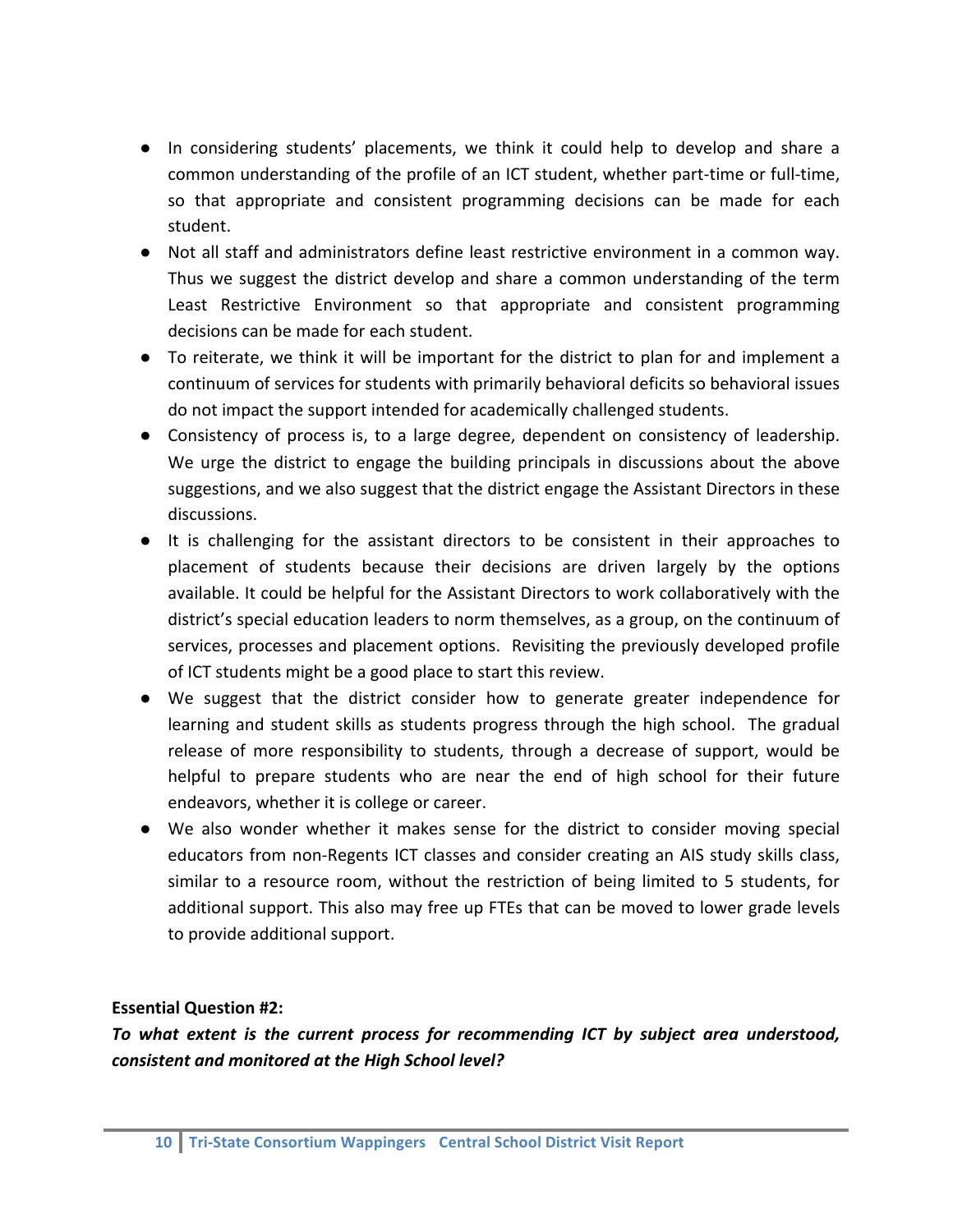In discussions with a variety of stakeholders -- students, teachers, instructional leaders, administrators, school counselors -- there is, for the most part, a common understanding of and comfort with the process through which students receiving Special Education services are recommended for an ICT class through the Annual Review PPT. Staff members spoke of this as an inclusive process that sincerely addressed the individual needs of each student, and is becoming more consistent as a result of the two high schools' improving communication. Continued development of and training in the use of appropriate indicators/data, particularly for recommending teachers, would support the interventions and structures that have been put in place. At the high school level, this is especially vital as students move through 11th and 12th grades and the ability of co-teaching teams (not only the Special Education teacher) to provide instruction in appropriate compensatory skills within the content area classroom will better prepare these students for life after graduation.

The process for recommending ICT for a student and monitoring the 'effectiveness' of this type of classroom structure for that student is difficult when there are variations in how an ICT classroom operates. The availability of teachers experienced in the co-teaching model, inequity of opportunities and services across schools and levels, and limitations on alternative structures for meeting specific IEP goals are contributing factors. Students spoke of the variability of their experiences in ICT classes, citing the level to which the two teachers share classroom time, direct engagement with students needing extra attention (those with IEPs) and overall rigor of instruction and teacher expectation. One ICT class stood out in their eyes as ideal, even to the point where it was not clear to any of those interviewed who was the regular education teacher and who was the Special education teacher on this team. They spoke of this class as cognitively engaging as any other in which they'd been enrolled.

Faculty spoke honestly that some teams were experienced working together and sought as much collaborative planning time as possible, while others mentioned that some teachers only found out they were part of an ICT team when learning of their schedule at the beginning of the school year. A few special education teachers working as part of an ICT team confided in us that they sometimes feel like glorified teacher aides. Still, there is palpable enthusiasm among the teachers and a desire to learn how to better serve all their students and plan for it through dedicated common planning time.

Though training opportunities have been made available by the district -- and twenty teams have so far been trained -- there are teams that have not. Moving forward, the district is looking at ways in which such training can be differentiated to address the respective needs of each team and, for this, the WCSD leadership is commended. Training for regular education teachers at the secondary level in order to develop a greater understanding of some common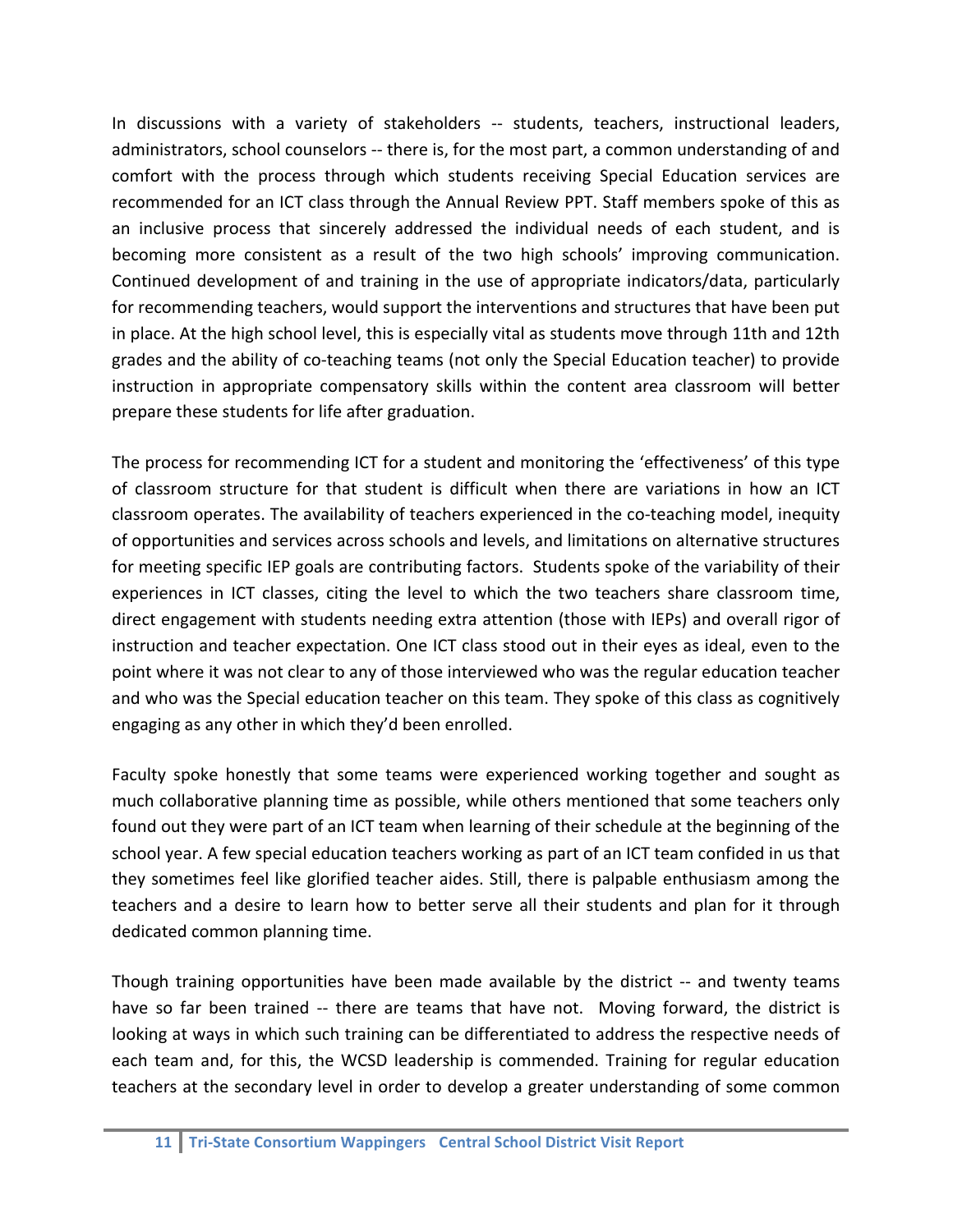learning differences of classified students and instructional approaches shown to be effective with these types of learners would benefit both the member of the ICT team and all subject area teachers in the RTI process. The same approach applies to all teachers developing a basic understanding of how to teach and formatively assess core literacy and quantitative skills across disciplines. In a district this size, there are many Special Education and/or AIS teachers with the experience and demonstrated skill to offer their colleagues direction through the very popular EdCamp model. There is much in-district expertise, and we urge the district to utilize it. This would also serve to break down the 'division of labor' that exists between some ICT partners.

Though gaps in practice remain, the work the WCSD has done to provide classified students with the least restrictive environment is significant. Considering the limitations of any high school's master schedule, as well as the availability and distribution of well-honed ICT teams, these impressive efforts should continue. Resource rooms can serve some students for whom the ICT classroom has been the adopted norm. Continued training and resources (such as a certified Teaching Assistant) to address the needs of students whose classification is mostly for behavioral reasons -- and who might very well benefit from that type of classroom environment  $-$  is a suggestion to consider for the ICT classroom and a means to change the perception that it is a 'magic bullet' for all.

# Additional recommendations that the Wappingers CSD might consider as this admirable work **continues:**

- All high school stakeholders should develop a shared vision of and training in bestpractices in co-teaching; this would provide a basis for assessing consistency, monitoring effectiveness, et al (revisit WCSD Integrated Co-Teaching Handbook, for instance)
- All stakeholders (counselors, psychologists, etc.) should have access to and be trained in how to interpret screening data, as well as implement RTI supports and monitor progress.
- Provide RTI training for general education teachers, counselors, et al, and how to implement and monitor effectiveness of behavioral interventions at the classroom level.
- Consider whether RTI Level II supports (e.g., English Skills, Lit Lab) can be made available for classified students if needed.
- Develop/adopt a district-wide instrument to monitor progress and evaluate the effectiveness of the ICT model (e.g., iReady components/modules may be able to do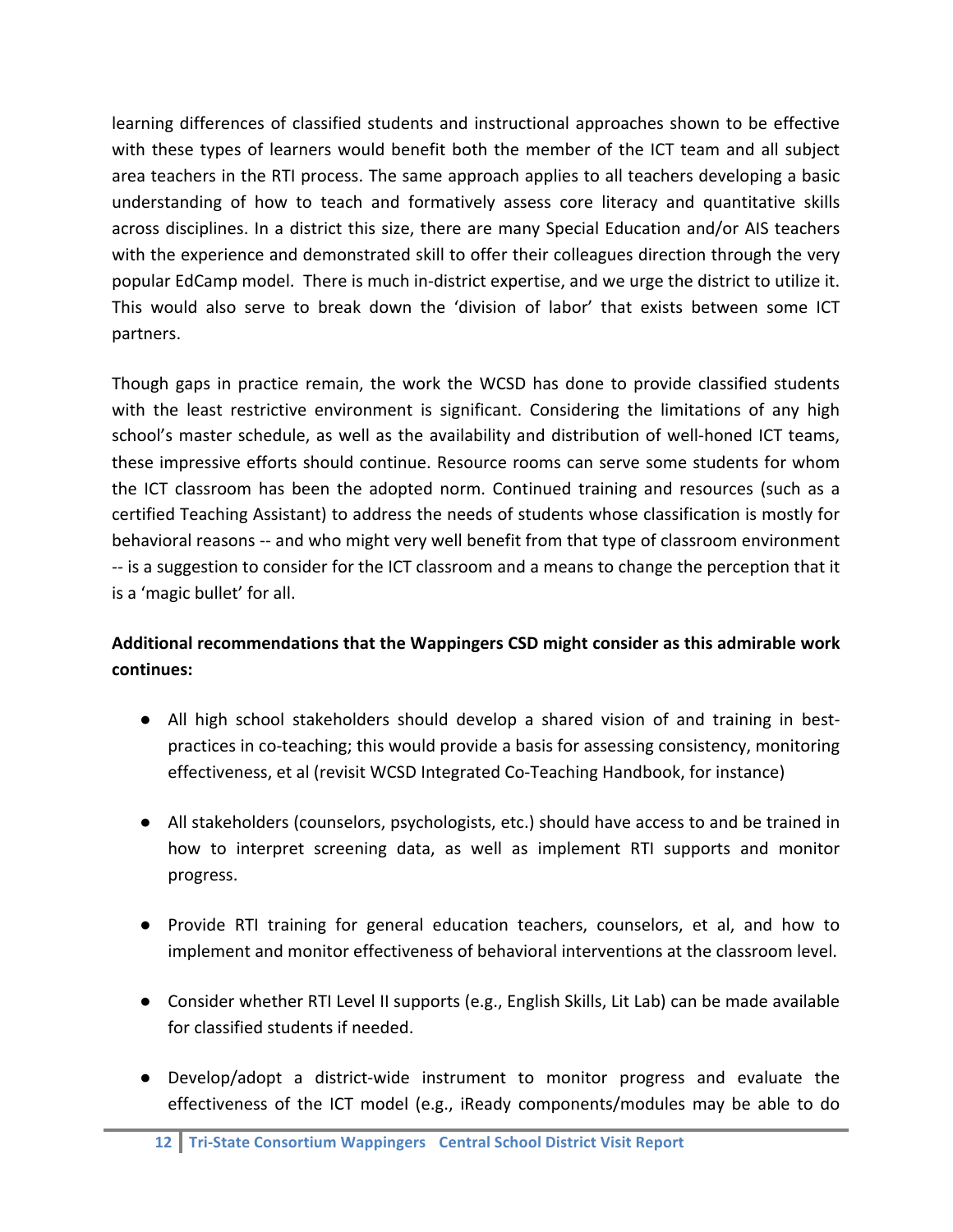this, instead of a separate product/system) -- and also consider using informal administrative observations, feedback.

- Continue to recommend/place students only in the ICT classes within the disciplines where their IEP goals can be appropriately addressed.
- Consider utilizing the EdCamp days for effective teams to offer their colleagues the approaches that have been effective in their ICT classrooms.
- In order to provide the best possible services for special education students, it may make sense for the high schools (and middle schools, as well) to consider scheduling them first each year.
- We suggest that the district consider ways to engage student voice in analyzing its special education services, particularly ICT. The students with whom we met know a lot and have ideas about ways their services might be enhanced. We also wish to mention several groups of students, that may overlap, whose needs may get overlooked, as they do in many districts: quiet students, transient students, lower-functioning general education students, and students who receive little support from their homes.

### **Essential Question #3:**

# To what extent is the education of special education students viewed as a shared *responsibility#across#all#buildings?*

The question of shared responsibility of the education for all students by all staff district-wide resonated with the Tri-State team because we all share a common response that every student is our responsibility regardless of our teaching assignments. The welcoming presentation in the Board Room by Superintendent Carrion and his leadership team clearly articulated this, with Superintendent Carrion using a house as the metaphor for the interconnected structures and supports the district strives to put in place for each and every student.

At the central office level, there is the beginning of a vision for the integration of the ICT model as outlined in the research-based literature referenced in the opening overview presented to the team. Using the words...empower, challenge, grow...Superintendent Carrion described the commitment to the tenets of best practices. Central office administrators view the vision as applicable for all students and do not differentiate between students with disabilities and without.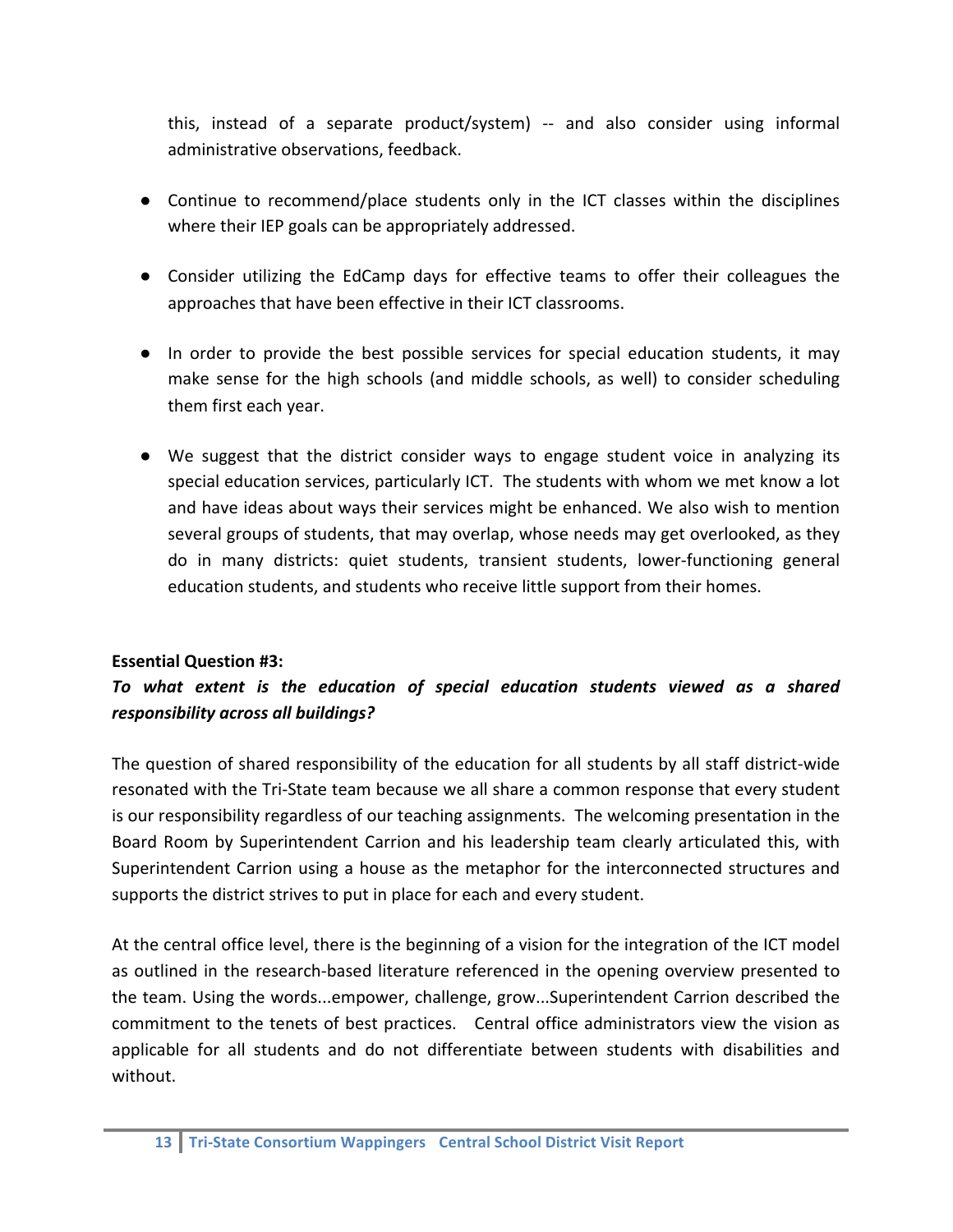The vision has been developed at the central office level and established as a priority. The district has the ability to look at each student at the individualized data level. At the central office level, it appears that the education of special education students is viewed as a shared responsibility among all professionals.

At the building level, all administrators describe a commitment to the ICT model, theoretically, and understand and perceive it as the least restrictive environment for the eligible special education population. However, the team suggests that the ideal model of ICT is compromised by issues that depart from the model, particularly in the process of student placement. The tension arises with the inconsistent adherence to and application of described criteria that results, occasionally, in identified behaviorally challenged students placed in ICT classrooms. Although the number of behaviorally challenged students placed in ICT classrooms may be relatively small compared to the entire ICT population, their impact is large. The ensuing disruption modeled by students with behavioral issues works against the delicate balance that is essential in the ICT environment. The team is aware of this practice across the district, and it became very clear that placing these students within a co-taught classroom is counterproductive. Allowing students who are behaviorally challenged into an atmosphere that is designed as extended support and awareness of students needs raises the question of fidelity to the ICT model.

It appears that the preponderance of teachers across the district view the education of special education students as a shared responsibility. The team suggests the district create and define clear expectations of the ICT model, and provide professional development to support the teachers in the implementation. There appears to be a practice in some buildings of rotating ICT partners from year to year. The team suggests reviewing and refining this practice. In regard to responding to student behavior, it was clear to the team that developing and implementing a student's functional behavior plan and collecting the associated data is everyone's responsibility.

# **Recommendations for consideration:**

- Consider reviewing and refining the criteria for student placement in the ICT.
- Consider/continue to provide ongoing targeted professional develop to support teachers in the ICT model, with minimal disruption to the school day, i.e. summer (for teachers and building administrators)
- Consider/continue to provide common planning time for ICT partners
- Consider designating a professional developer for special education
- Consider designating a point person in each building to support collaboration among the